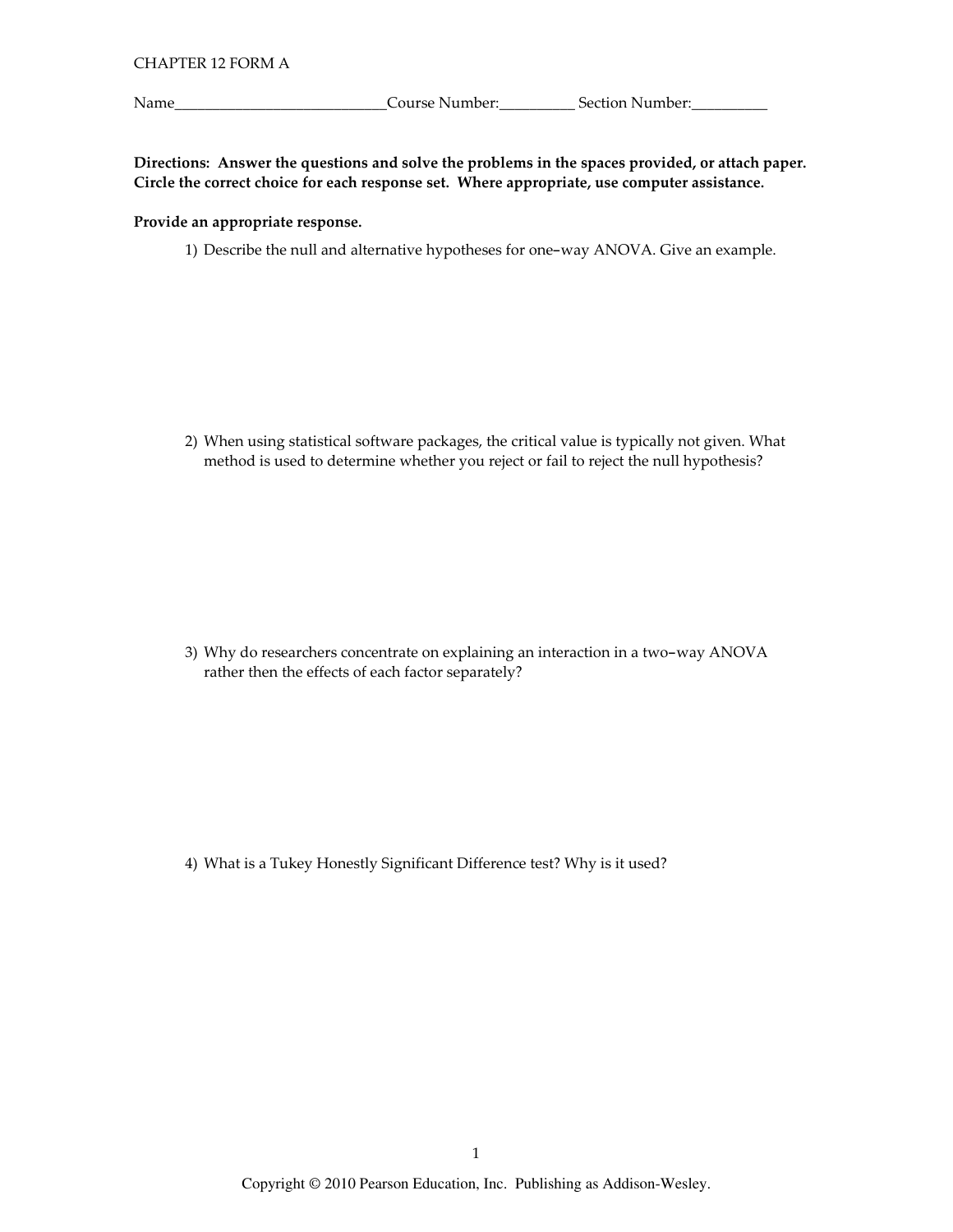Given below are the analysis of variance results from a Minitab display. Assume that you want to use a 0.05 significance level in testing the null hypothesis that the different samples come from populations with the same mean.

5) Identify the value of the test statistic.

| Source DF SS MS F                |  |           |           |          |
|----------------------------------|--|-----------|-----------|----------|
| Factor 3 13.500 4.500 5.17 0.011 |  |           |           |          |
| Error 16 13.925 0.870            |  |           |           |          |
| Total 19 27.425                  |  |           |           |          |
| A) 0.011                         |  | B) 13.500 | C) $5.17$ | D) 4.500 |

6) What can you conclude about the equality of the population means?

| Source DF SS |    |    | MS.                  | $\mathbf{F}$ | p |
|--------------|----|----|----------------------|--------------|---|
| Factor       |    |    | 3 30 10.00 1.6 0.264 |              |   |
| Error        | 8  | 50 | 6.25                 |              |   |
| Total        | 11 | 80 |                      |              |   |

A) Reject the null hypothesis since the p-value is greater than the significance level.

B) Accept the null hypothesis since the p-value is greater than the significance level.

C) Accept the null hypothesis since the p-value is less than the significance level.

D) Reject the null hypothesis since the p-value is less than the significance level.

## Test the claim that the samples come from populations with the same mean. Assume that the populations are normally distributed with the same variance.

7) The data below represent the weight losses for people on three different exercise programs.

|     | Exercise A Exercise B Exercise C |     |
|-----|----------------------------------|-----|
| 2.5 | 5.8                              | 4.3 |
| 8.8 | 4.9                              | 6.2 |
| 7.3 | 1.1                              | 5.8 |
| 9.8 | 7.8                              | 8.1 |
| 5.1 | 1.2                              | 79  |

At the 1% significance level, does it appear that a difference exists in the true mean weight loss produced by the three exercise programs?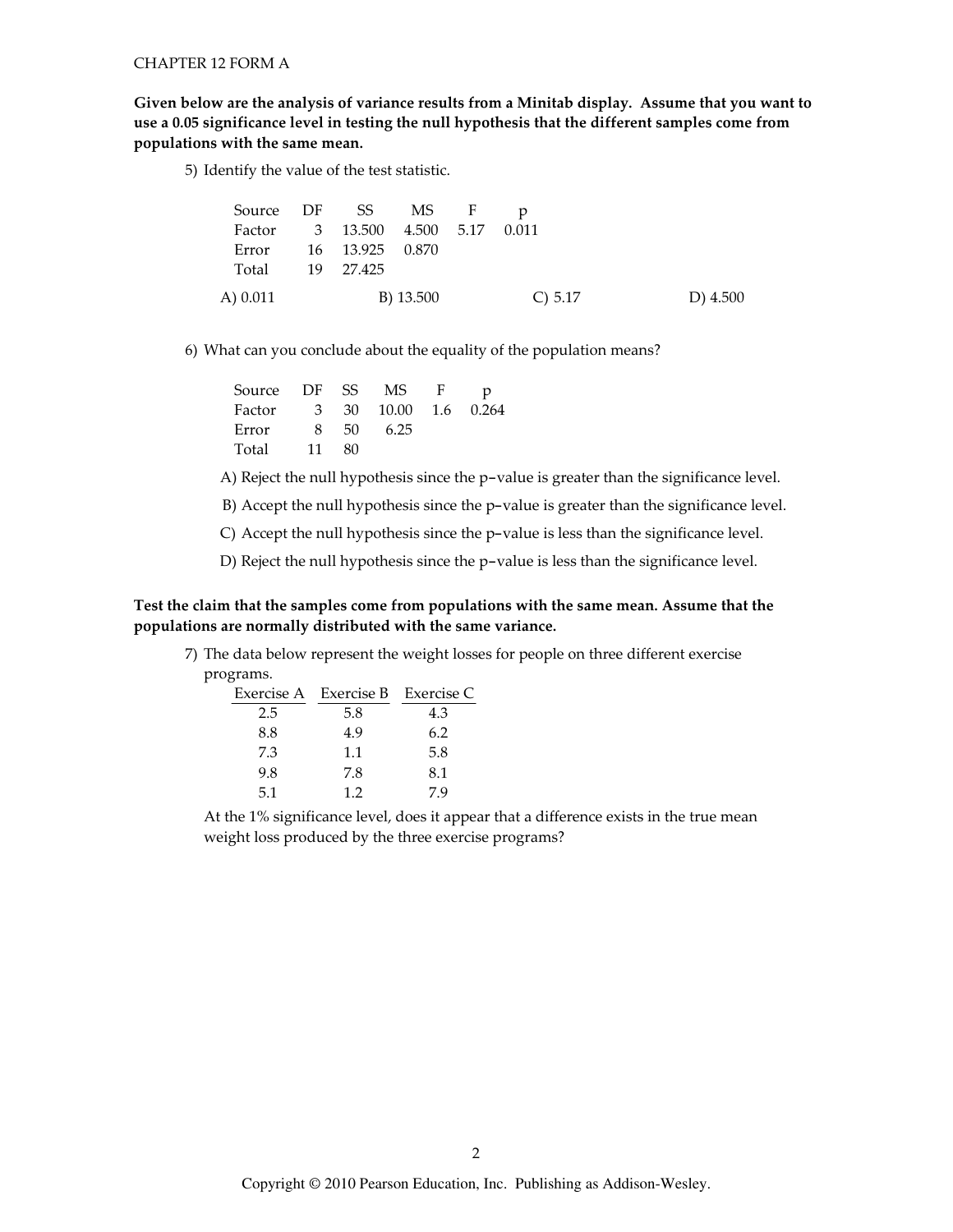## **CHAPTER 12 FORM A**

8) At the 0.025 significance level, test the claim that the three brands have the same mean if the following sample results have been obtained.

|    | Brand A Brand B | Brand C |
|----|-----------------|---------|
| 32 | 27              | 22      |
| 34 | 24              | 25      |
| 37 | 33              | 32      |
| 33 | 30              | 22      |
| 36 |                 | 21      |
| 39 |                 |         |

### Provide an appropriate response.

 $\overline{a}$ 

9) At the same time each day, a researcher records the temperature in each of three greenhouses. The table shows the temperatures in degrees Fahrenheit recorded for one week.

| Greenhouse #1   Greenhouse #2   Greenhouse #3 |    |
|-----------------------------------------------|----|
| 71                                            | 67 |
| 69                                            | 63 |
| 72                                            | 62 |
| 72                                            | 61 |
| 65                                            | 60 |
| 73                                            | 62 |
| 71                                            | 59 |
|                                               |    |

i) Use a 0.05 significance level to test the claim that the average temperature is the same in each greenhouse.

ii) How are the analysis of variance results affected if the same constant is added to every one of the original sample values?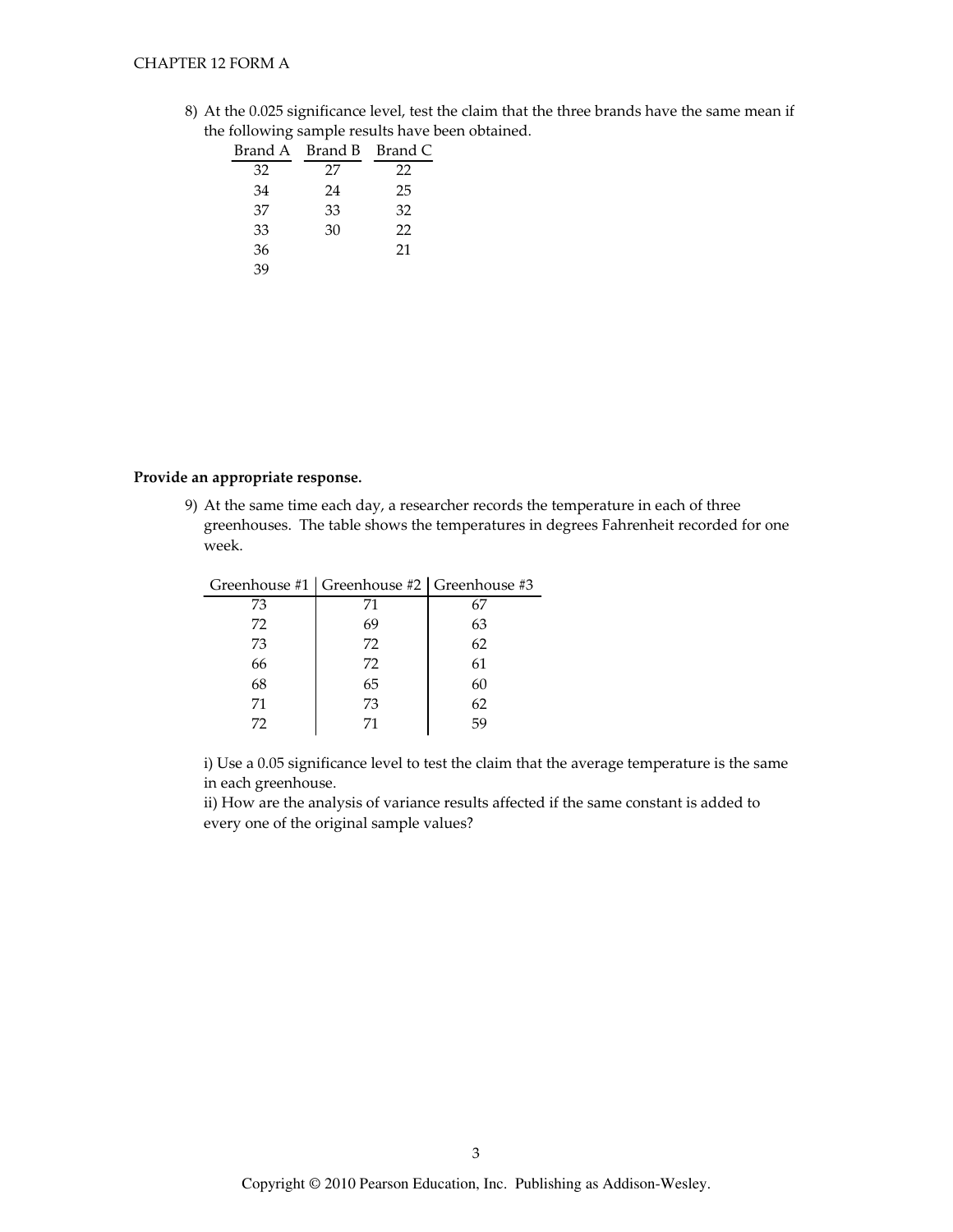## Use the Minitab display to test the indicated claim.

10) A manager records the production output of three employees who each work on three different machines for three different days. The sample results are given below and the Minitab results follow.

|                                             | Employee |                                                     |  |  |  |  |
|---------------------------------------------|----------|-----------------------------------------------------|--|--|--|--|
|                                             | A        | R                                                   |  |  |  |  |
|                                             |          | $1\quad 23, 27, 29\quad 30, 27, 25\quad 18, 20, 22$ |  |  |  |  |
| Machine II 25, 26, 24 24, 29, 26 19, 16, 14 |          |                                                     |  |  |  |  |
|                                             |          | III 28, 25, 26 25, 27, 23 15, 11, 17                |  |  |  |  |

## ANALYSIS OF VARIANCE ITEMS

| SOURCE             | DF            | SS     | MS     |
|--------------------|---------------|--------|--------|
| MACHINE            | $\mathcal{P}$ | 34.67  | 17.33  |
| <b>EMPLOYEE</b>    | 2             | 504.67 | 252.33 |
| <b>INTERACTION</b> | 4             | 26.67  | 6.67   |
| ERROR              | 18            | 98.00  | 5.44   |
| TOTAL              | 26            | 664.00 |        |

Assume that the number of items produced is not affected by an interaction between employee and machine. Using a 0.05 significance level, test the claim that the choice of employee has no effect on the number of items produced.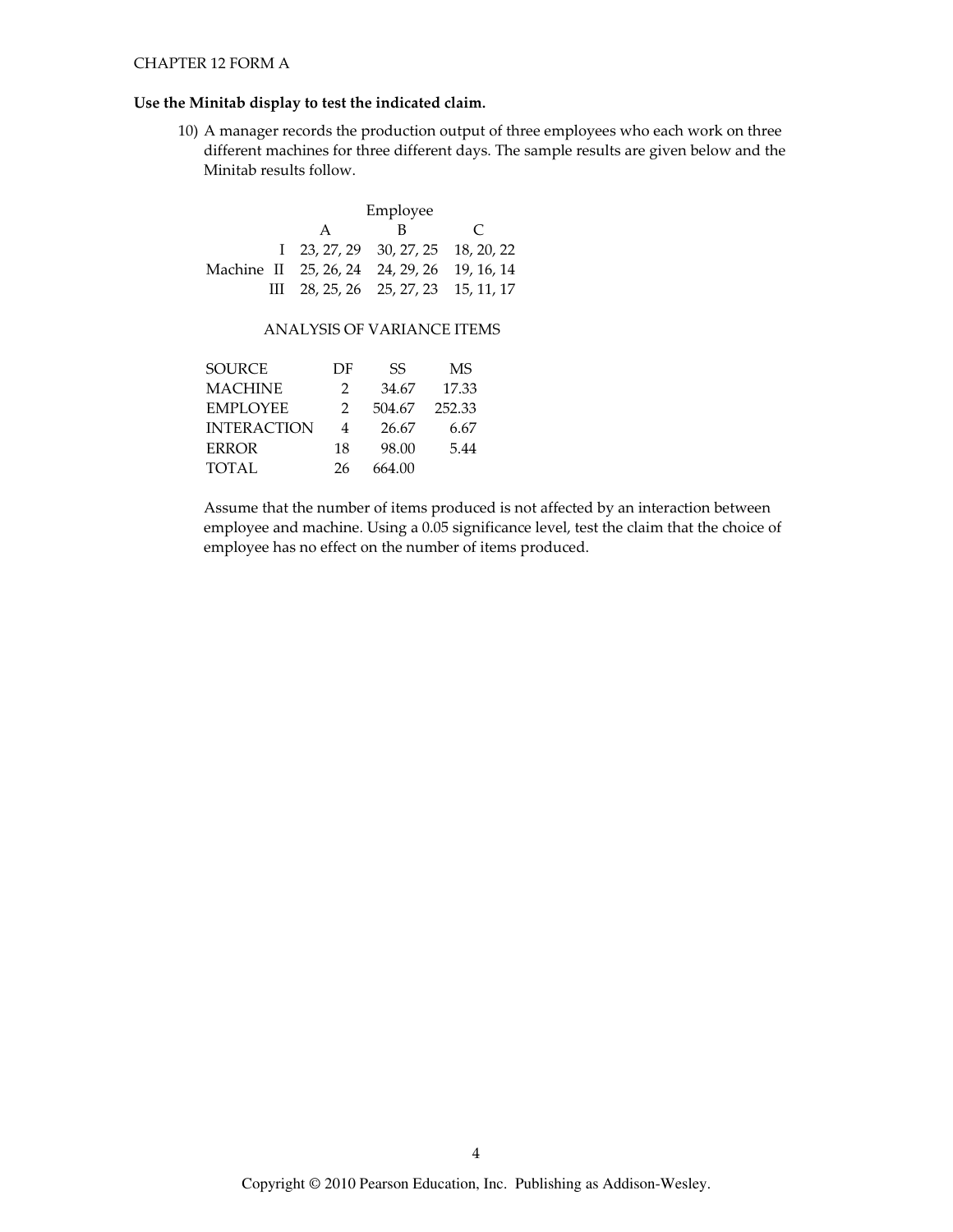11) A manager records the production output of three employees who each work on three different machines for three different days. The sample results are given below and the Minitab results follow.

|  | Employee |                                                        |               |  |
|--|----------|--------------------------------------------------------|---------------|--|
|  | A        | в                                                      | $\mathcal{C}$ |  |
|  |          | $1 \quad 16, 18, 19 \quad 15, 17, 20 \quad 14, 18, 16$ |               |  |
|  |          | Machine II 20, 27, 29 25, 28, 27 29, 28, 26            |               |  |
|  |          | III $15, 18, 17$ 16, 16, 19 13, 17, 16                 |               |  |

#### ANALYSIS OF VARIANCE ITEMS

| SOURCE             | DF            | SS     | MS     |
|--------------------|---------------|--------|--------|
| <b>MACHINE</b>     | $\mathcal{P}$ | 588.74 | 294.37 |
| <b>EMPLOYEE</b>    | $\mathcal{P}$ | 2.07   | 1.04   |
| <b>INTERACTION</b> | 4             | 15.48  | 3.87   |
| <b>ERROR</b>       | 18            | 98.67  | 5.48   |
| <b>TOTAL</b>       | 26            | 704.96 |        |

Assume that the number of items produced is not affected by an interaction between employee and machine. Using a 0.05 significance level, test the claim that the machine has no effect on the number of items produced.

12) A manager records the production output of three employees who each work on three different machines for three different days. The sample results are given below and the Minitab results follow.

|  | Employee |                                                     |               |  |
|--|----------|-----------------------------------------------------|---------------|--|
|  | A        | в                                                   | $\mathcal{C}$ |  |
|  |          | $1\quad 31, 34, 32\quad 29, 23, 22\quad 21, 20, 24$ |               |  |
|  |          | Machine II 19, 26, 22 35, 33, 30 25, 19, 23         |               |  |
|  |          | III 21, 18, 26 20, 23, 24 36, 37, 31                |               |  |

#### ANALYSIS OF VARIANCE ITEMS

| <b>SOURCE</b>      | DF | SS     | MS     |
|--------------------|----|--------|--------|
| <b>MACHINE</b>     | 2  | 1.19   | .59    |
| <b>EMPLOYEE</b>    | 2  | 5.85   | 2.93   |
| <b>INTERACTION</b> | 4  | 710.81 | 177.70 |
| <b>ERROR</b>       | 18 | 160.00 | 8.89   |
| <b>TOTAL</b>       | 26 | 877.85 |        |

Using a 0.05 significance level, test the claim that the interaction between employee and machine has no effect on the number of items produced.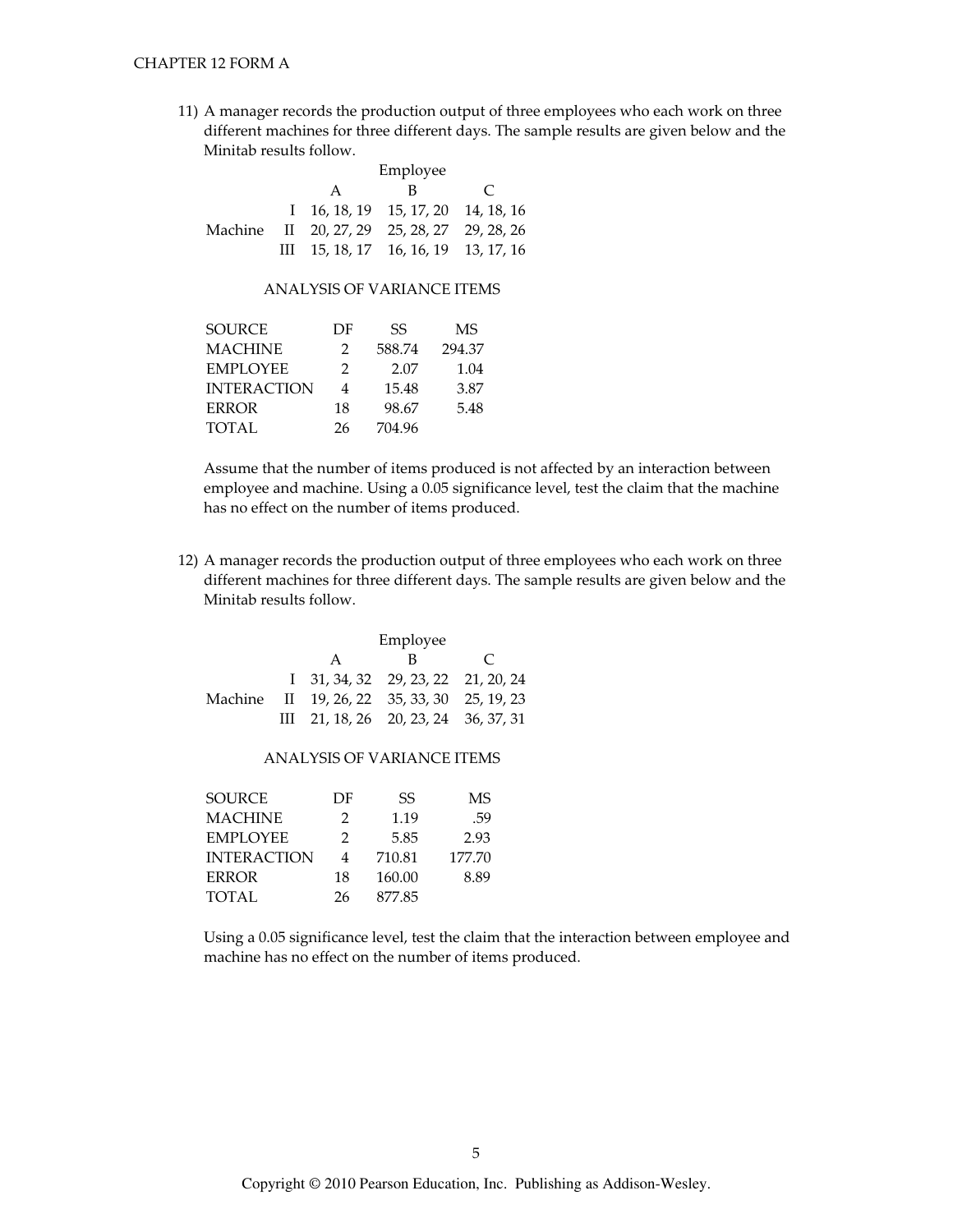### Use the data in the given table and the corresponding Minitab display to test the hypothesis.

13) The following table entries are the times in seconds for three different drivers racing on four different tracks. Assuming no effect from the interaction between driver and track, test the claim that the three drivers have the same mean time. Use a 0.05 significance level.

|                     |    | Track 1 Track 2 Track 3 Track 4 |       |       |         |
|---------------------|----|---------------------------------|-------|-------|---------|
| Driver 1            | 72 | 70                              | 68    | 71    |         |
| Driver <sub>2</sub> | 74 | 71                              | 66    | 72    |         |
| Driver <sub>3</sub> | 76 | 69                              | 64    | 70    |         |
|                     |    |                                 |       |       |         |
| Source              | DF | SS                              | MS    | F     | р       |
| Driver              | 2  | $\mathcal{L}$                   | 1     | 0.33  | 0.729   |
| Track               | 3  | 98.25                           | 32.75 | 10.92 | 0.00763 |
| Error               | 6  | 18                              | 3     |       |         |
| Total               | 11 | 118.25                          |       |       |         |

14) The following table entries are test scores for males and females at different times of day. Assuming no effect from the interaction between gender and test time, test the claim that time of day does not affect test scores. Use a 0.05 significance level.

|        |    |       |       |        |        | 6 a.m. - 9 a.m. 9 a.m. - 12 p.m. 12 p.m. - 3 p.m. 3 p.m. - 6 p.m. |
|--------|----|-------|-------|--------|--------|-------------------------------------------------------------------|
| Male   | 87 |       | 89    |        | 92     | 85                                                                |
| Female | 72 |       | 84    |        | 94     | 89                                                                |
| Source | DF | SS    | MS    | F      |        |                                                                   |
| Gender | 1  | 24.5  | 24.5  | 0.6652 | 0.4745 |                                                                   |
| Time   | 3  | 183   | 61    | 1.6561 | 0.3444 |                                                                   |
| Error  | 3  | 110.5 | 36.83 |        |        |                                                                   |
| Total  |    | 318   |       |        |        |                                                                   |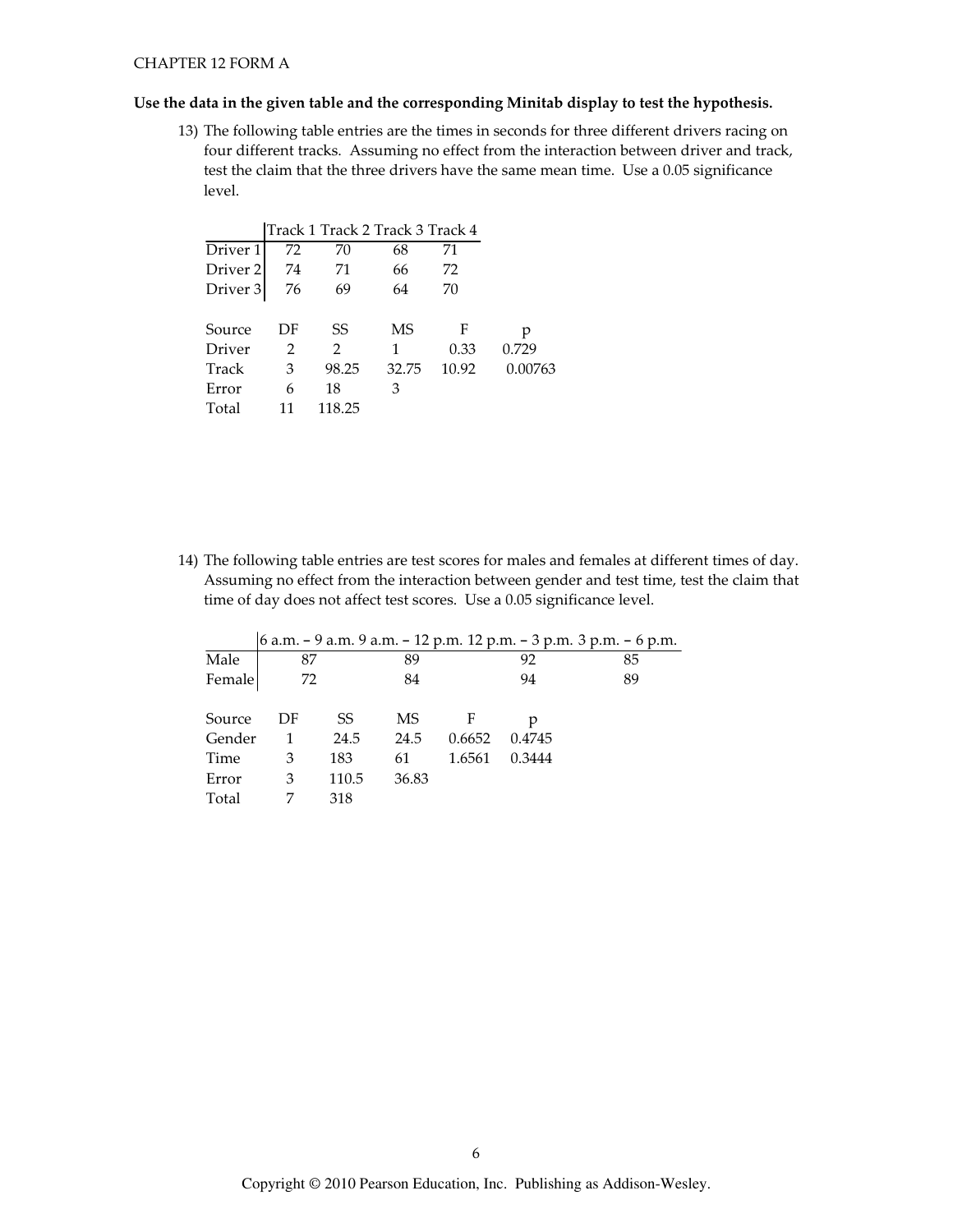### Provide an appropriate response.

15) The following results are from a statistics software package in which all of the F values and P-values are given. Is there a significant effect from the interaction? Should you test to see if there is a significant effect due to either A or B? If the answer is yes, is there a significant effect due to either A or B?

| ANOVA Table |  |                   |                                                    |                                                                                                      |
|-------------|--|-------------------|----------------------------------------------------|------------------------------------------------------------------------------------------------------|
|             |  |                   |                                                    |                                                                                                      |
|             |  |                   |                                                    | < 0.001                                                                                              |
|             |  |                   |                                                    | < .0001                                                                                              |
|             |  | 10.110            |                                                    | .0031                                                                                                |
| Error       |  |                   |                                                    |                                                                                                      |
|             |  |                   |                                                    |                                                                                                      |
|             |  | 101<br><b>115</b> | 164.020<br>230.786<br>80.879<br>323.708<br>799.393 | Source DF Sum squares Mean square F test P-value<br>82.010 25.010<br>57.697 18.002<br>3.154<br>3.205 |

16) The following data shows the yield, in bushels per acre, categorized according to three varieties of corn and three different soil conditions. Assume that yields are not affected by an interaction between variety and soil conditions, and test the null hypothesis that soil conditions have no effect on yield. Use a 0.05 significance level.

|           | Plot 1    | Plot 2    | Plot 3    |
|-----------|-----------|-----------|-----------|
| Variety 1 | 156, 167, | 162, 160, | 145, 151, |
|           | 170, 162  | 169, 168  | 148, 155  |
| Variety 2 | 172, 176, | 179, 186, | 161, 162, |
|           | 166, 179  | 160, 176  | 165, 170  |
| Variety 3 | 175, 157, | 178, 170, | 169, 165, |
|           | 179, 178  | 172, 174  | 170, 169  |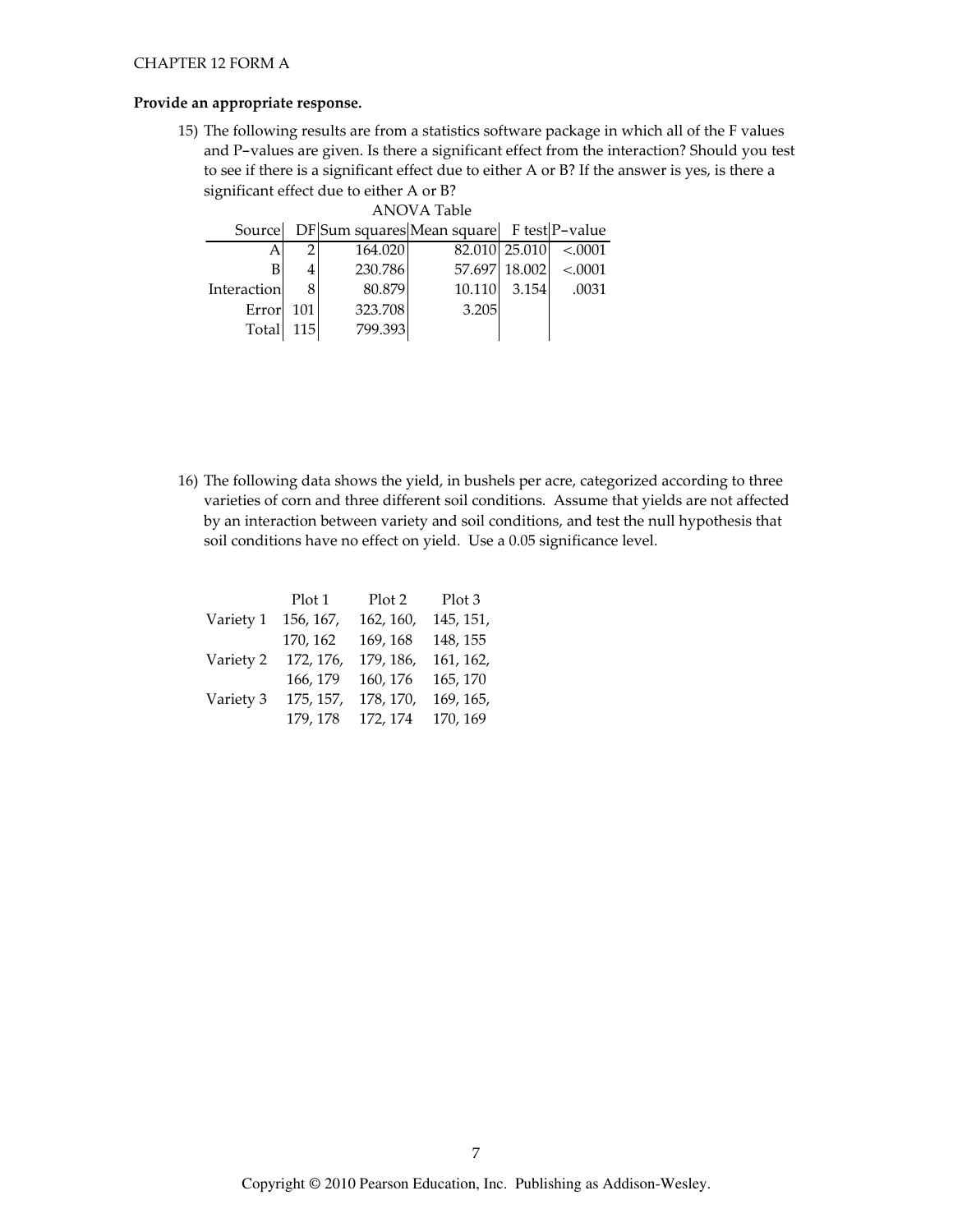17) The following data contains task completion times, in minutes, categorized according to the gender of the machine operator and the machine used.

|                         | Male Female |
|-------------------------|-------------|
| Machine 1 15, 17 16, 17 |             |
| Machine 2 14, 13 15, 13 |             |
| Machine 3 16, 18 17, 19 |             |

The ANOVA results lead us to conclude that the completion times are not affected by an interaction between machine and gender, and the times are not affected by gender, but they are affected by the machine. Change the table entries so that there is an effect from the interaction between machine and gender.

18) The following data contains task completion times, in minutes, categorized according to the gender of the machine operator and the machine used.

|                         | Male Female |
|-------------------------|-------------|
| Machine 1 15, 17 16, 17 |             |
| Machine 2 14, 13 15, 13 |             |
| Machine 3 16, 18 17, 19 |             |

Assume that two-way ANOVA is used to analyze the data. How are the ANOVA results affected if the first sample value in the first cell is changed to 30 minutes?

19) Provide an appropriate response. What advantage do boxplots offer to one-way ANOVA?

20) Provide an appropriate response.

Compare and contrast range tests and multiple comparison tests.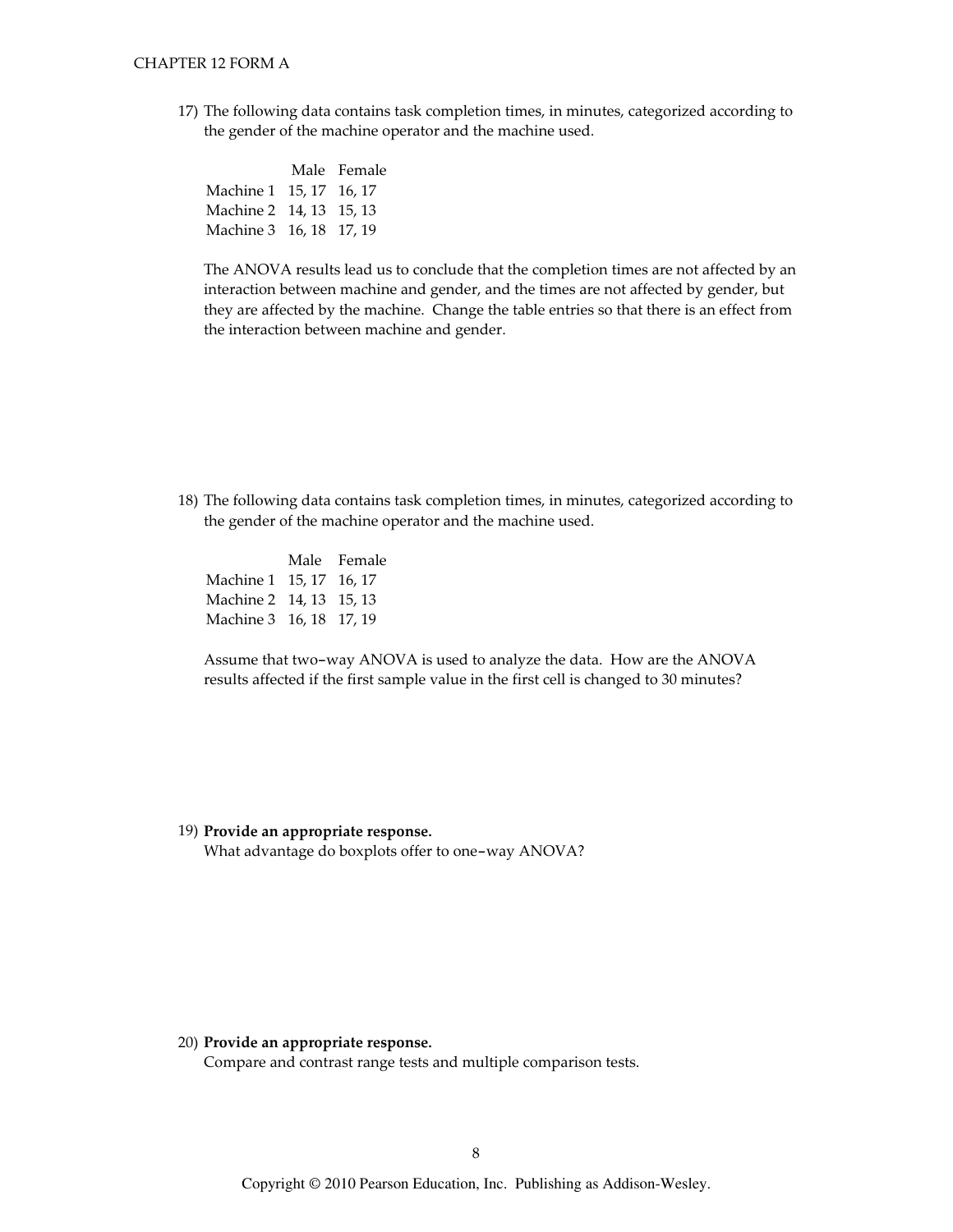# Answer Key Testname: CHAPTER 12 FORM A

- 1) The null hypothesis for one-way ANOVA is that three or more population means are equal. The alternative hypothesis is that the population means are not all equal. Examples will vary. Possible example: Null hypothesis: mean mpg of three different car engines are the same; Alternative hypothesis: means are not all the same.
- 2) The decision to reject or fail to reject is based on P-values. If the P-value is less than or equal to the significance level, you reject the null hypothesis. Otherwise you fail to reject.
- 3) When an interaction occurs, the effect of one of the factors changes for the different categories of the other factor. Consequently, it makes sense to address how the two factors interact.
- 4) The Tukey Honestly Significant Difference test is one of several multiple comparison procedures designed to determine which mean or means are different from the others in ANOVA. It is used to find the source of a significant F test statistic.
- 5) C
- 6) B
- 7) Test statistic:  $F = 1.491$ . Critical value:  $F = 6.9266$ . P-value:  $p = 0.264$ . Fail to reject the claim of equal means. The data do not provide sufficient evidence to conclude that there is a difference in the true mean weight loss produced by the three exercise programs.
- 8) H<sub>0</sub> :  $\mu$ 1 =  $\mu$ 2 =  $\mu$ 3. H<sub>1</sub> : The means are not all equal. P-value: p = 0.00132.

Test statistic:  $F = 12.1230$ . Critical value:  $F = 5.0959$ .

Reject the null hypothesis. There is sufficient evidence to warrant rejection of the claim that the three brands have the same mean.

9) i) Reject the claim that the average temperature is the same in each greenhouse since  $F = 24.2899 > F_{0.05}(2, 18) = 3.5546.$ 

ii) The analysis of variance results are not affected.

10)  $H_0$ : There is no employee effect.

 $H_1$ : There is an employee effect.

Test statistic:  $F = 46.3842$ . Critical value:  $F = 3.5546$ .

Reject the null hypothesis. The employee does appear to have an effect on the number of items produced.

11)  $H_0$ : There is no machine effect.

 $H_1$ : There is a machine effect.

Test statistic:  $F = 53.7172$ . Critical value:  $F = 3.5546$ .

Reject the null hypothesis. There does appear to be a machine effect.

12)  $H_0$ : There is no interaction effect.

 $H_1$ : There is an interaction effect.

Test statistic:  $F = 19.9888$ . Critical value:  $F = 2.9277$ .

Reject the null hypothesis. There does appear to be an interaction effect.

- 13) H<sub>0</sub>: There is no driver effect. H<sub>1</sub>: There is a driver effect. The P-value is 0.729, which is greater than 0.05. We fail to reject the null hypothesis; it appears that the driver does not affect the racing times.
- 14)  $H_0$ : There is no effect due to the time of day.  $H_1$ : There is an effect due to the time of day. The P-value is 0.3444, which is greater than 0.05. We fail to reject the null hypothesis; it appears that the scores are not affected by time of day.
- 15) Since  $P = 0.0031$  for the interaction, you reject the null hypothesis that there is no effect due to the interaction. No, it is not appropriate to see if there is a significant effect due to either A or B. Do not consider the effects of either factor without considering the effects of the other.